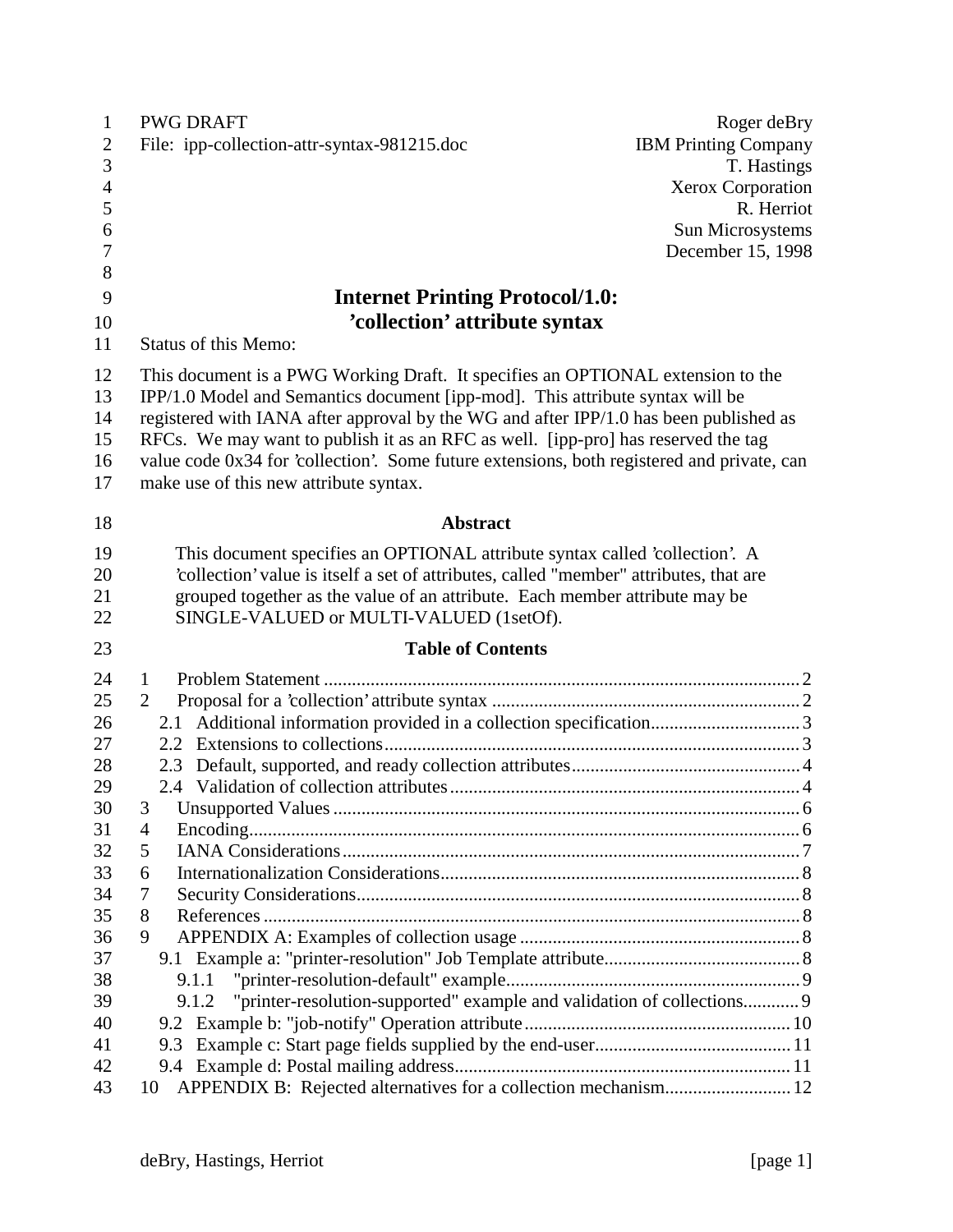## **1 Problem Statement**

 IPP currently lacks a mechanism for supporting attributes that contain several fields. It would be desirable to have a simple, general mechanism for representing multi-field attributes so that it is no longer necessary to create a new ad hoc attribute syntax for each new multi-field attribute, such as the 'resolution' attribute syntax for the "printer- resolution" attribute. Such a mechanism should allow some fields to be optional and others to be required. It would be useful for both private extensions and new registered attributes. 

## **2 Proposal for a 'collection' attribute syntax**

A value whose attribute syntax is 'collection' is a set of unordered attributes, each of

which is called a member attribute. Each attribute in a collection has an attribute name

that MUST be unique within the collection, but MAY be the same as the name of an

attribute in another collection or in one of the attribute groups of an operation. Each

member attribute is either single-valued or multi-valued. The length of a collection value

is not limited by the model and semantics specification for the 'collection' attribute

 syntax, but may be limited by the encoding rules (see Section 4) However, the length of each member attribute MUST NOT exceed the limit of its attribute syntax.

Note: if a collection contains two or more member attributes with the same attribute

name, the behavior of the receiver is undefined. The receiver could:

- 1. treat the entire collection as a bad value.
- 2. ignore all but the first occurrence of the member attribute.
- 3. ignore all but the last occurrence of the member attribute.

Note: The syntactic and semantic rules for a collection value are similar to the Job

Template attribute group in an IPP request or a response. Both consist of an aggregation

of attributes. However, a collection value, like any other value has a maximum length. A

Job Template group is not a value and does not have a maximum length.

The general mechanism for collection values allows a collection value to consist of any

set of member attributes. But when a collection value is associated with a particular

attribute, the specification for that attribute MUST define the allowed member attributes

of a collection for that attribute and related attributes.

According to existing rules, when a new attribute "xxx" is specified (for any attribute

- syntax), the specification must define the following:
- 1. attribute syntax of the attribute "xxx"
- 2. whether "xxx" is single-valued or multi-valued.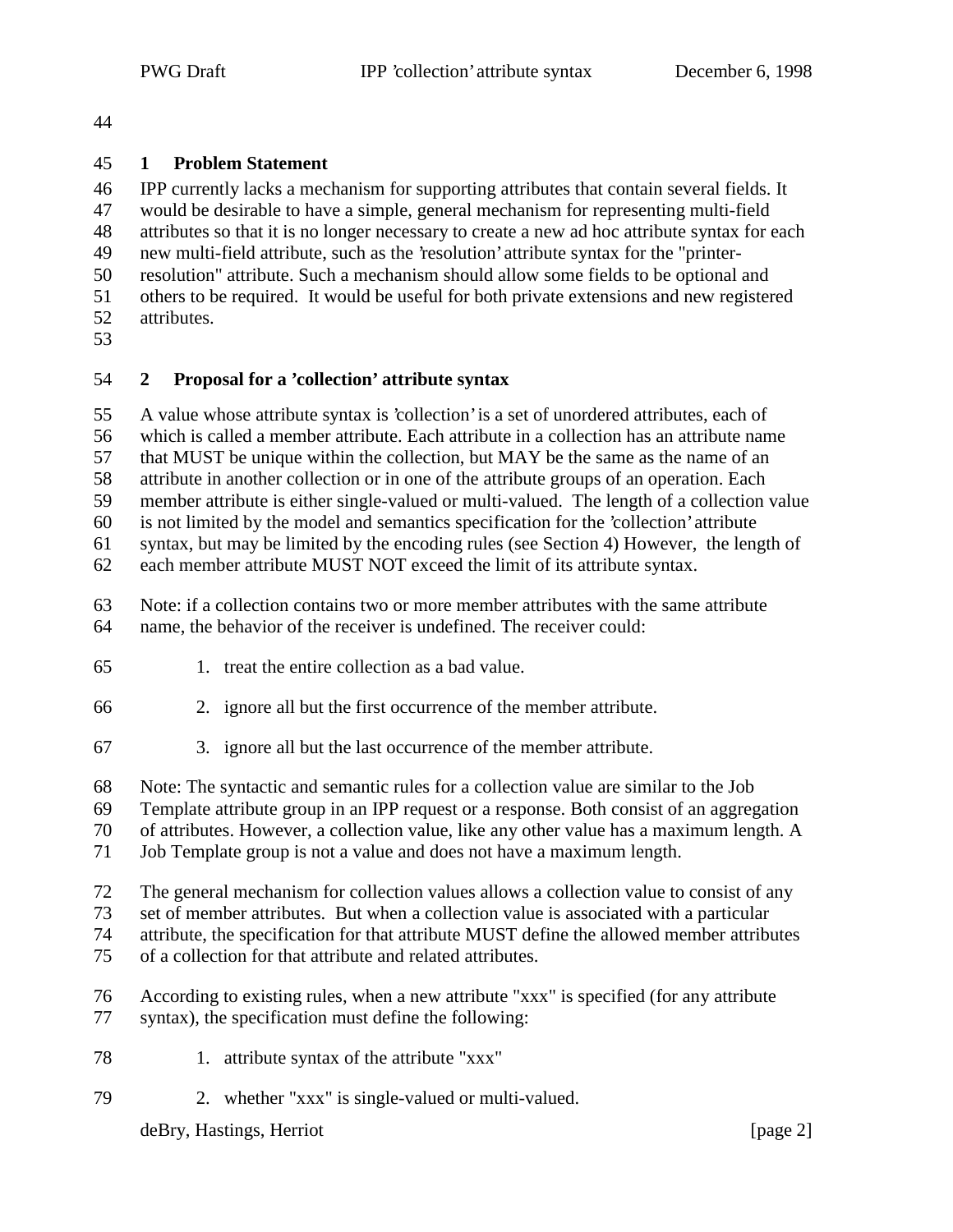- For a new Job-Template attribute "xxx", the specification must also define
- 3. whether there are associated Printer attributes: "xxx-supported" and "xxx-
- ready" and the attribute syntax and supported values for each. NOTE: for most attribute syntaxes, the attribute syntax of these two attributes is "1setOf" the
- attribute syntax of "xxx".
- 4. whether there are associated Printer attributes: "xxx-default". Note: the attribute syntax is the same as "xxx" and its value is one of the values of "xxx-supported".

# **2.1 Additional information provided in a collection specification**

 A specification of a new attribute "xxx" whose syntax type is 'collection' or '1setOf collection', MUST follow the four rules above. In addition, the specification must define the following information about each member attribute "yyy" of collection attribute "xxx":

- 
- 92 1. the member attribute's keyword name ("yyy"),
- 2. the member attribute's ("yyy") attribute syntax, including '1setOf, if it is multi-valued. NOTE: the attribute syntax of "yyy" could be 'collection' or '1setOf collection'.

 3. the complete semantic specification of the member attribute "yyy" Note: that its attribute name and semantics may be the same as an attribute in another collection or in an attribute group of an operation, and the description of "yyy" may reference the definition of its other use.

- 4. whether an implementation that supports attribute "xxx" MUST support the member attribute "yyy" (REQUIRED) or MAY support the member attribute (OPTIONAL).
- 5. whether the sender MUST supply or MAY omit the member attribute "yyy" in
- a) a request containing attribute "xxx",
- b) a response containing attribute "xxx",
- 6. what the default value of the member attribute "yyy" is if the create request includes "xxx" but does not include that member attribute "yyy".
- 7. what the supported values of a member attribute "yyy" are in a create request containing attribute "xxx".

## **2.2 Extensions to collections**

- After an attribute is registered that uses the 'collection' attribute syntax, additional
- member attributes may be registered subsequently for use in that collection attribute.
- Furthermore, implementers MAY support additional private member attributes in such a collection attribute.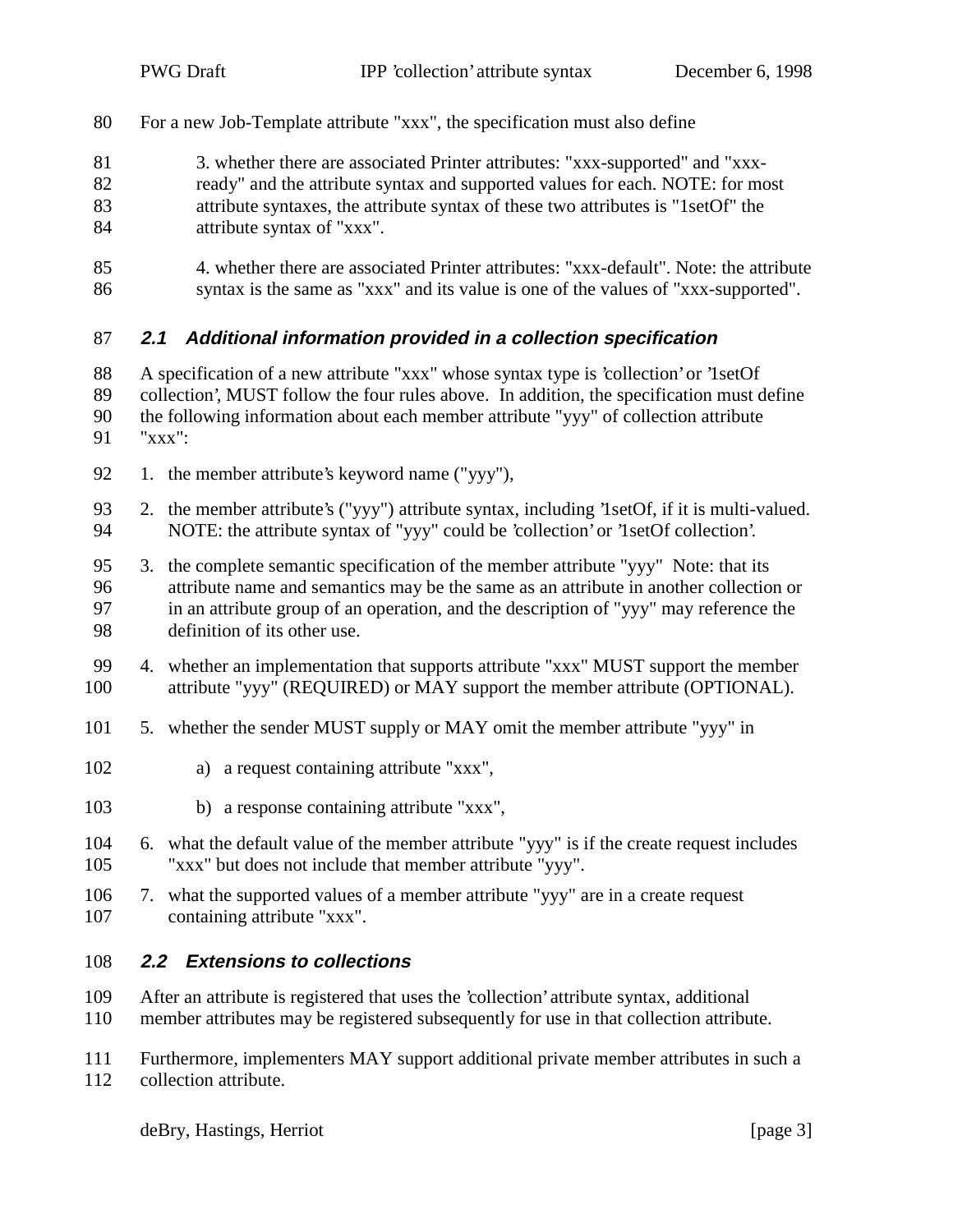### **2.3 Default, supported, and ready collection attributes**

 If an attribute "xxx" has a collection value, and the Printer supports "xxx-default", "xxx-supported" or "xxx-ready" attributes:

- 1) "xxx-default" MUST be a "collection"
- 2) "xxx-supported" MUST be a "collection" or "1setOf collection".
- 3) "xxx-ready" MUST be a "collection" or "1setOf collection".

 If an attribute "xxx" has a collection value, and the Printer contains an "xxx-default", then for every member attribute "yyy" of "xxx", "xxx-default" MUST either have a member attribute "yyy-default" or have an implementation default for "yyy".

 If an attribute "xxx" has a collection value, and the Printer contains an "xxx-supported", then for every allowed member attribute "yyy" of "xxx", "xxx-supported" MUST have a member attribute "yyy-supported".

- If an attribute "xxx" has a collection value, and the Printer contains an "xxx-ready", then for every allowed member attribute "yyy" of "xxx", "xxx-ready" MUST have a member attribute "yyy-ready".
- If an attribute "xxx" has a collection value, and the Printer contains an "xxx-supported",

then for every allowed member attribute "yyy" of "xxx", "xxx-supported" MAY have a

 member attribute "yyy-default" which specifies the value of "yyy" if it is omitted from "xxx".

If a collection contains the member attribute "attributes-required" and the collection is a

- value of an "xxx-supported" Printer attribute, then the value of the member attribute
- "attributes-required" is the set of member attributes names (1setOf keyword) required
- when a client sends an attributes "xxx".

## **2.4 Validation of collection attributes**

 The process of validating a Job-Template attribute "xxx" against a Printer attribute "xxx- supported" remains unchanged except for the addition of rules for determining "equality" of a collection value of "xxx" with one of the collection values of "xxx-supported".

- The table below specifies the existing validation rules and adds a rule for collections. The following is the general validation algorithm (see section 3.2.1.2 in [ipp-mod]).
- To validate the value U of Job-Template attribute "xxx" against the value V of Printer "xxx-supported", perform the following algorithm: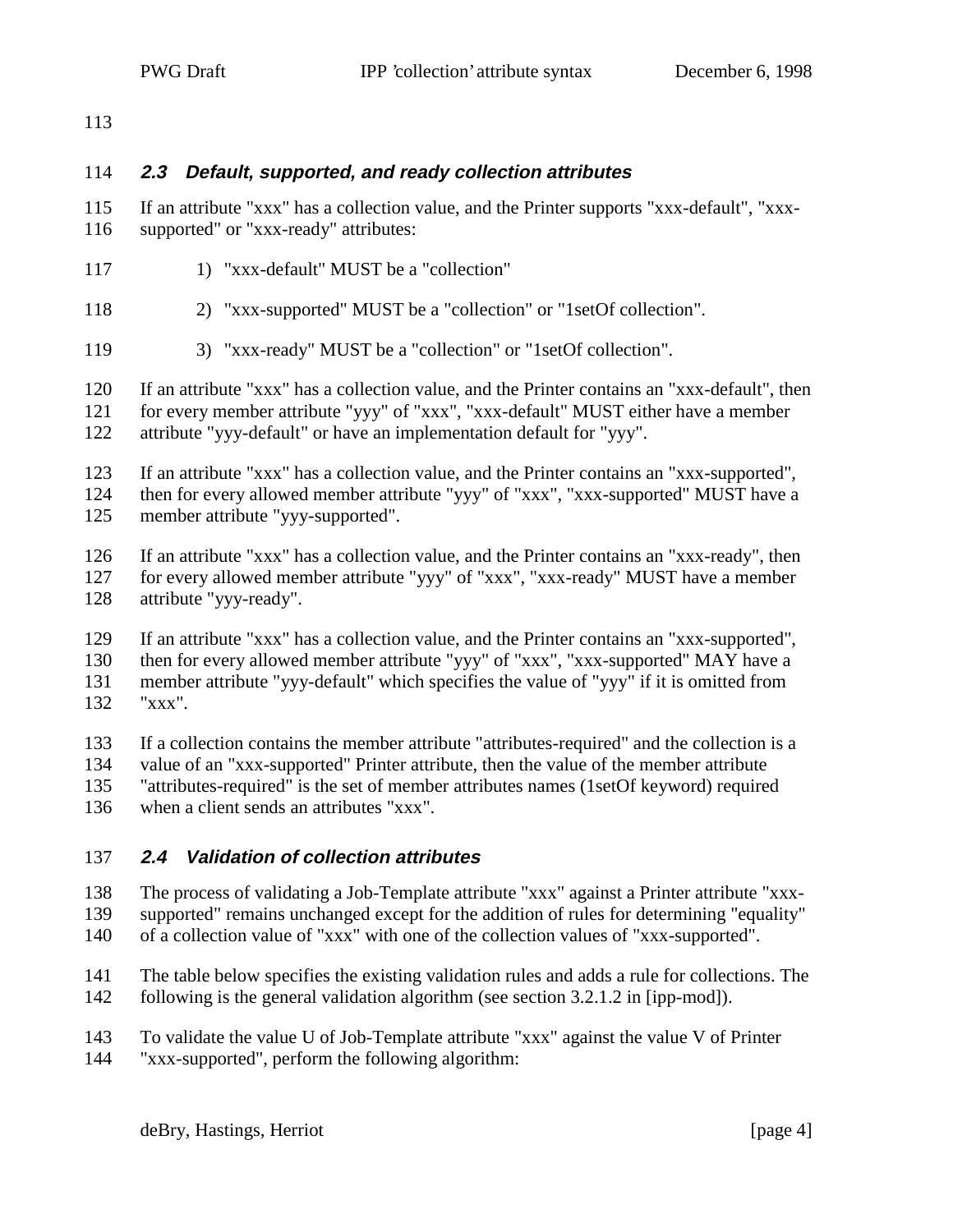| 145 | 1. If U is multi-valued, validate each value X of U by performing the algorithm       |
|-----|---------------------------------------------------------------------------------------|
| 146 | in Table 1 <del>Table 1</del> with each value X. Each validation is separate from the |
| 147 | standpoint of returning unsupported values.                                           |

- 148 Example: If U is "finishings" that the client supplies with 'staple', 'bind' 149 values, then X takes on the successive values: 'staple', then 'bind'
- 150 2. If V is multi-valued, validate X against each Z of V by performing the 151 algorithm in Table 1<del>Table 1</del> with each value Z. If a value Z validates, the 152 validation for the attribute value X succeeds. If it fails, the algorithm is 153 applied to the next value Z of V. If there are no more values Z of V, validation 154 fails.
- 155 Example" If V is "sides-supported" with values: 'one-sided', 'two-sided-long', 156 and 'two-sided-short', then Z takes on the successive values: 'one-sided', 'two-157 sided-long', and 'two-sided-short'. If the client supplies "sides" with 'two-158 sided-long', the first comparison fails ('one-sided' is not equal to 'two-sided-159 long'), the second comparison succeeds ('two-sided-long' is equal to 'two-160 sided-long"), and the third comparison ('two-sided-short' with 'two-sided-161 long' is not even performed.
- 162 3. If both U and V are single-valued, let X be U and Z be V and use the 163 validation rules in Table 1Table 1.
- 164

165 **Table 1 - Rules for validating single values X against Z**

| attribute syntax<br>of $X$ | attribute syntax of Z | validated if:                                  |
|----------------------------|-----------------------|------------------------------------------------|
| integer                    | rangeOfInteger        | X is within the range of Z                     |
| uri                        | uriScheme             | the uri scheme in X is equal to $Z$            |
| collection                 | collection            | the collection value $Z$ supports $X$          |
| any                        | boolean               | the value of Z is TRUE                         |
| any                        | any                   | X and Z are of the same type and<br>are equal. |

- 167 A collection value Z MUST support a collection value X if the following is true:
- 168 1) for each member attribute "yyy" of X, Z contains a member attribute "yyy-169 supported" and the value of "yyy" validates against "yyy-supported".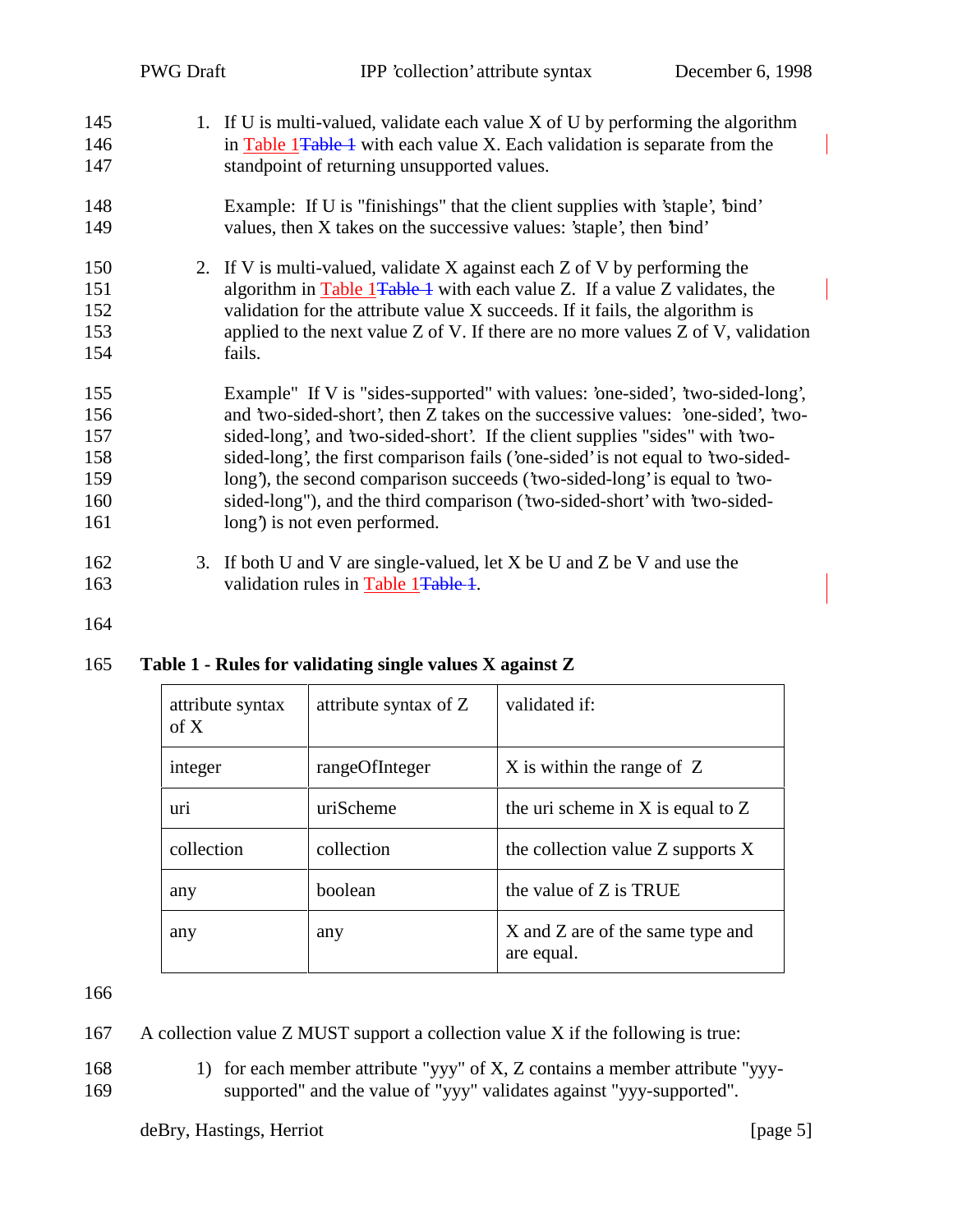- 2) If Z contains a member attribute "attributes-required", then for each value "y" of attribute "attributes-required" in Z, there is a member attribute "y" in X.
- As an additional step in the validation of collections, a Printer MUST add a member attribute "yyy-default" to a value X if the value Z contains "yyy-default" and X does not contain "yyy".
- NOTE: By having an "xxx-supported" attribute with more than one collection value, an
- implementation or administrator can indicate support for various combination of
- attributes, when not all combinations are supported. In addition, the defaults can differ
- for each supported value. See the example in section 9.1.

#### **3 Unsupported Values**

- The rules for returning an unsupported collection attribute are an extension to the current rules.
- 182 1. If a collection is an unrecognized attribute syntax, its value is returned in the normal manner, except an implementation MAY return only first 1023 octets of the 'collection' value. If the value is truncated, the length returned MUST be the truncated length so that the response follows the syntax rules. This rule allows an Object which does not support a collection skip over the entire collection.
- 2. If a collection contains unrecognized and/or unsupported member attributes, the attribute returned in the Unsupported Group is a collection containing the unrecognized and/or unsupported member attributes. The unrecognized member attributes have an out-of-band value of unsupported. The unsupported member attributes have their unsupported values.

#### **4 Encoding**

- This section shows the encoding for the alternative of representing a collection as a new
- attribute syntax. The new 'collection' attribute syntax uses the 0x34 tag value that has
- been reserved in the IPP/1.0: Protocol Specification [ipp-pro] for this purpose.
- Because the length field of a data type is encoded in two octets, the maximum length of a collection value MUST NOT exceed 32767 octets.
- The following example is written in the style of the IPP/1.0 "Encoding and Transport"
- (nee "Protocol") document [ipp-pro]. In order to show a member attribute with multiple
- values, the member attributes are specified as 1setOf, unlike the "job-notify" example b
- above (see section 9.2).

| <b>Octets</b>  | <b>Symbolic Value</b> | <b>Protocol</b><br>field | comments               |
|----------------|-----------------------|--------------------------|------------------------|
| 0x34<br>0x000a | collection type       | value-tag<br>name-length | "job-notify" attribute |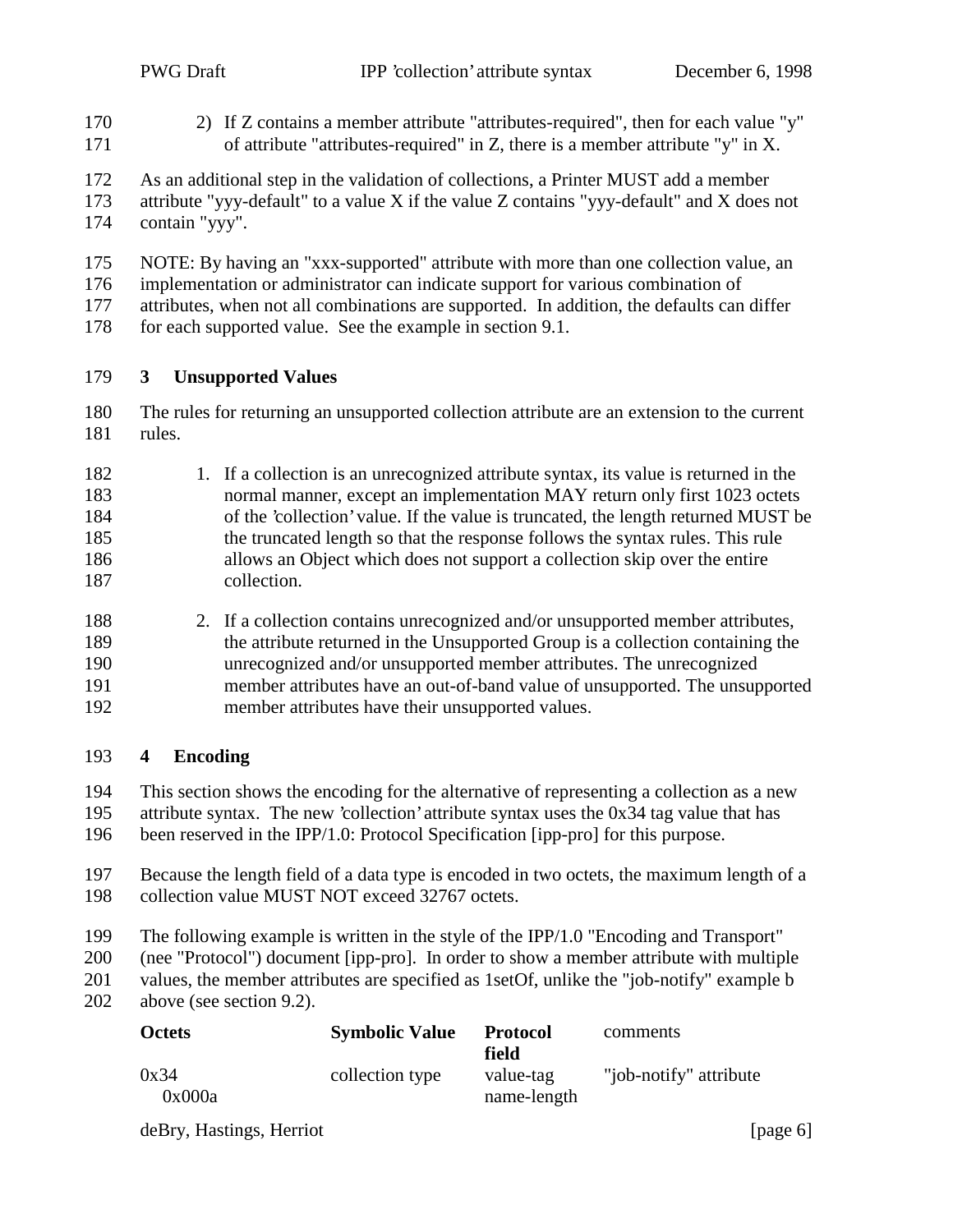| Octets                                | <b>Symbolic Value</b>            | <b>Protocol</b><br>field            | comments                                             |
|---------------------------------------|----------------------------------|-------------------------------------|------------------------------------------------------|
| Job-notify<br>0x0064                  | job-notify                       | Name<br>value-length                | 100 octets in 1st                                    |
| 0x45                                  | uri type                         | value-tag                           | collection value<br>"notify-recipients"<br>attribute |
| 0x0011<br>notify-recipients<br>0x0019 | notify-recipients                | name-length<br>Name<br>value-length |                                                      |
| ipp-tcpip-<br>socket:port=700         | ipp-tcpip-<br>socket:port=700    | Value                               |                                                      |
| 0x44                                  | keyword type                     | value-tag                           | "notify-event-groups"<br>attribute                   |
| 0x0013<br>notify-event-<br>groups     | notify-event-<br>groups          | name-length<br>Name                 |                                                      |
| 0x0b                                  |                                  | value-length                        |                                                      |
| job-errors<br>0x44                    | job-errors group<br>keyword type | Value<br>value-tag                  | start of 2nd job-notify-<br>event-groups value       |
| 0x0000                                |                                  | name-length                         | 0 length means next<br>multiple value                |
| 0x000e<br>job-completion              | job-completion                   | value-length<br>Value               |                                                      |
| 0x34                                  | collection-type                  | value-tag                           | start of 2nd collection<br>value                     |
| 0x0000                                |                                  | name-length                         | 0 length mean next<br>multiple value                 |
| <b>Oxnnnn</b>                         | <b>Oxnnnn</b>                    | value-length                        | nnnn octets in 2nd dict<br>value                     |
| 0x45                                  | uri type                         | value-tag                           | "notify-recipients"<br>attribute                     |
| 0x0015<br>notify-recipients<br>0x000c | notify-recipients                | name-length<br>Name<br>value-length |                                                      |
| mailto:smith<br>.                     | mailto:smith                     | Value                               | nnnn octets of the next<br>dict value                |

# 203 **5 IANA Considerations**

| 204 |  |  | This attribute syntax will be registered with IANA after the WG approves its |
|-----|--|--|------------------------------------------------------------------------------|
|-----|--|--|------------------------------------------------------------------------------|

205 specification according to the procedures for extension of the IPP/1.0 Model and

206 Semantics [ipp-mod] and after IPP becomes a proposed IETF standard.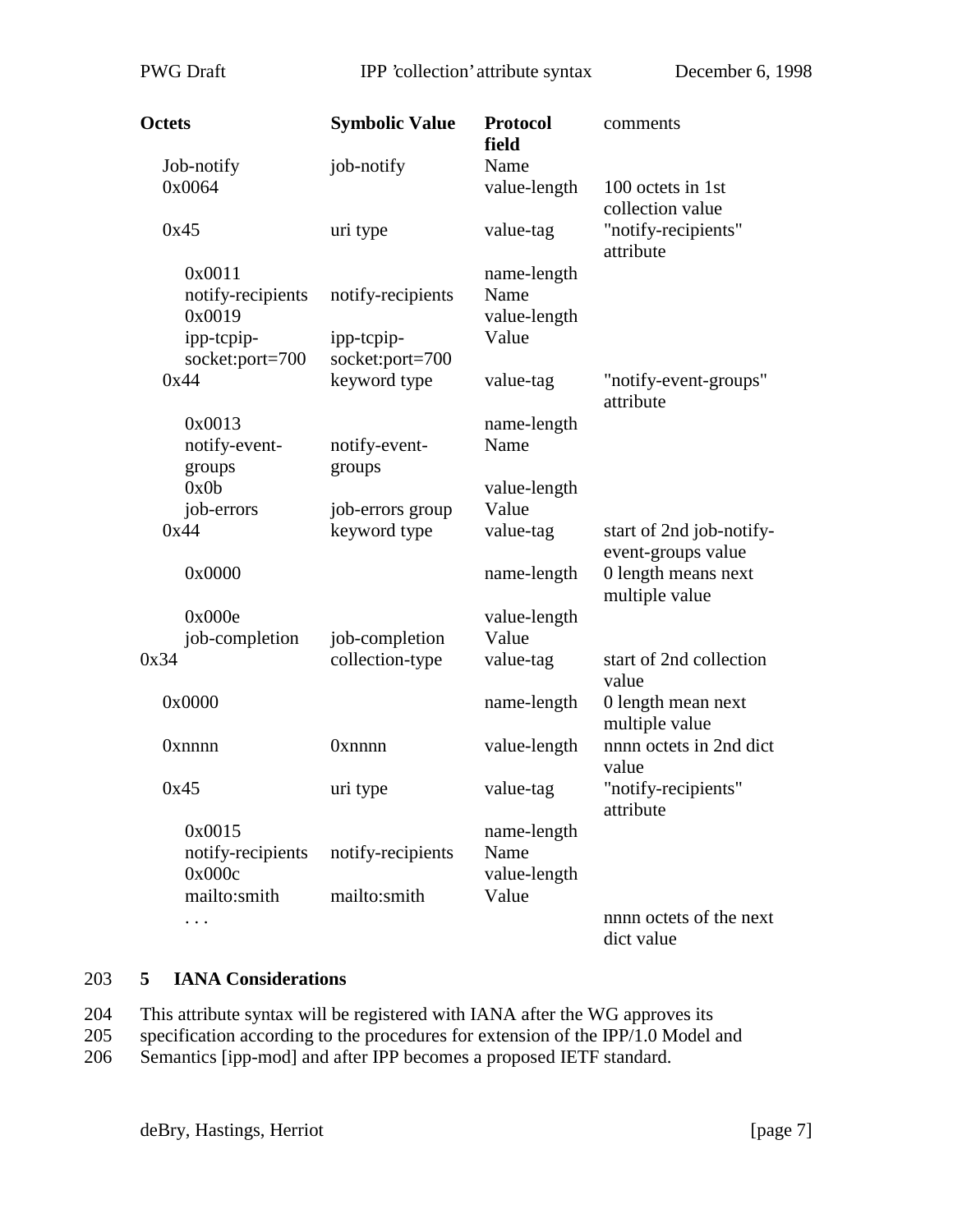# This attribute syntax by itself has no impact on internationalization. However, the member attributes that are subsequently defined for use in a collection may have

**6 Internationalization Considerations**

internationalization considerations, as may any attribute.

### **7 Security Considerations**

- This attribute syntax causes no more security concerns than any attribute syntax. It is
- only the attributes that are subsequently defined to use this or any other attribute syntax
- that may have security concerns, depending on the semantics of the attribute.

# **8 References**

216 [ipp-mod]

| 217 | Isaacson, S., deBry, R., Hastings, T., Herriot, R., Powell, P., "Internet Printing |
|-----|------------------------------------------------------------------------------------|
| 218 | Protocol/1.0: Model and Semantics" draft-ietf-ipp-mod-11.txt, November, 1998.      |

# [ipp-not]

- Isaacson, S., Martin, J., deBry, R., Hastings, T., "IPP Event Notifications (Very Short)" <ipp-notifications-very-short-980701.doc>, work in progress, July 1, 1998.
- [ipp-pro]
- Herriot, R., Butler, S., Moore, P., Tuner, R., "Internet Printing Protocol/1.0: Encoding and Transport", draft-ietf-ipp-pro-07.txt, November, 1998.
- [ISO-10175]
- ISO/IEC 10175 Document Printing Application (DPA), June 1996.

# **9 APPENDIX A: Examples of collection usage**

 This section describes four collection Job Template examples: "printer-resolution", "job- notify", "job-start-page-contents", and "postal-mail-disposition" attributes. The "printer- resolution" and "job-notify" attributes only contain single-valued member attributes, while the "job-start-page-contents" and "postal-mail-disposition" attributes contain multi-valued member attributes.

# **1.19.1 Example a: "printer-resolution" Job Template attribute**

 For example, the new "printer-resolution" attribute was defined using a very ad hoc 'resolution' attribute syntax. Had we had the collection attribute syntax, we might have chosen to use it to define resolution. If we did use the 'collection' attribute syntax for the

- "resolution", the attribute value would contain the following member attributes:
- "resolution", "cross-feed-resolution", and "resolution-units". We could have also
- specified that the "cross-feed-resolution" attribute is OPTIONAL and when omitted, the
- cross-feed resolution is the same as the "resolution" attribute, since most resolutions are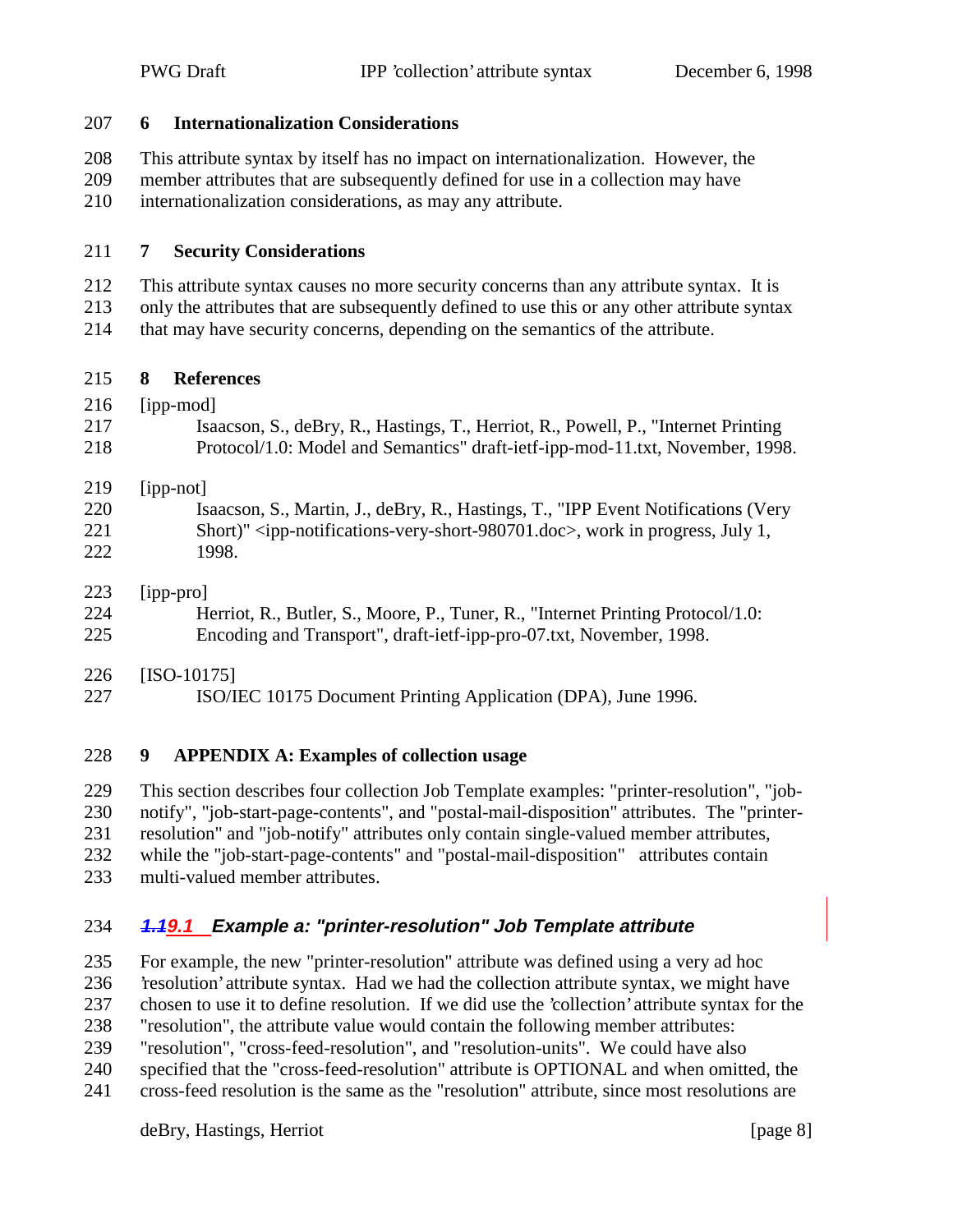| 242<br>243               | the same in both directions. We could have also specified that the "resolution-units"<br>attribute is OPTIONAL and when omitted, the resolution units are dots per inch.                                                                                                                                               |                                        |                                                                                                  |  |  |
|--------------------------|------------------------------------------------------------------------------------------------------------------------------------------------------------------------------------------------------------------------------------------------------------------------------------------------------------------------|----------------------------------------|--------------------------------------------------------------------------------------------------|--|--|
| 244<br>245<br>246<br>247 | For the resolution, the "resolution" member attribute may be supplied by the client by<br>itself without being in a collection when the value is the same for feed and cross-feed and<br>the units are dots per inch. This would allow simple clients to provide most of the<br>resolution capability in a simple way. |                                        |                                                                                                  |  |  |
| 248<br>249               | The specification for the "printer-resolution" collection attribute is that its collection<br>value is made up of the following member attributes:                                                                                                                                                                     |                                        |                                                                                                  |  |  |
| 250                      | Attribute name                                                                                                                                                                                                                                                                                                         | syntax                                 | member attribute                                                                                 |  |  |
| 251<br>252<br>253<br>254 | "resolution"<br>"cross-feed-resolution"<br>"resolution-units"                                                                                                                                                                                                                                                          | --------<br>integer<br>integer<br>enum | -----------<br>MUST be present<br>MAY be omitted<br>MAY be omitted                               |  |  |
| 255                      | For a simplified collection attribute notation, lets use:                                                                                                                                                                                                                                                              |                                        |                                                                                                  |  |  |
| 256                      | "collection attribute" = $\{ set of attributes and values \}$                                                                                                                                                                                                                                                          |                                        |                                                                                                  |  |  |
| 257                      | where a set of $\{\}$ is used to group a single collection value.                                                                                                                                                                                                                                                      |                                        |                                                                                                  |  |  |
| 258<br>259               | For example, a client supplying a resolution of 600 x 300 would be indicated in examples<br>using the following notation:                                                                                                                                                                                              |                                        |                                                                                                  |  |  |
| 260                      |                                                                                                                                                                                                                                                                                                                        |                                        | "printer-resolution" = $\{$ "resolution" = '600', "cross-feed-resolution" = '300' $\}$           |  |  |
| 261                      | 9.1.1 "printer-resolution-default" example                                                                                                                                                                                                                                                                             |                                        |                                                                                                  |  |  |
| 262<br>263<br>264        | The Printer object could represent the "printer-resolution-default" default values as a<br>specify the default as:                                                                                                                                                                                                     |                                        | single collection value. For example, a system administrator (or the printer vendor) could       |  |  |
| 265                      | "printer-resolution-default" = $\{$ "resolution-default" = $300'$ }                                                                                                                                                                                                                                                    |                                        |                                                                                                  |  |  |
| 266<br>267               | 9.1.2 "printer-resolution-supported" example and validation of<br>collections                                                                                                                                                                                                                                          |                                        |                                                                                                  |  |  |
| 268<br>269<br>270<br>271 | three sets of collection values which represent 300x300, 600x300, and 600x600 dpi,<br>respectively (300x600, say, is not supported). Such a configured situation could be<br>represented in examples as:                                                                                                               |                                        | The Printer object could indicate the combinations of resolutions that are supported by          |  |  |
| 272<br>273               | "printer-resolution-supported" = {                                                                                                                                                                                                                                                                                     |                                        | $\frac{1}{2}$ "resolution-supported" – $300'$ "attributes-required" – 'resolution' $\frac{1}{2}$ |  |  |

 { "resolution-supported" = '300', "attributes-required" = 'resolution' }, { "resolution-supported" = '600', "attributes-required" = 'resolution' , "cross-feed-resolution-supported" =  $300'$ },

```
276 \{ "resolution-supported" = \overline{600}, "attributes-required" = 'resolution' \} }
```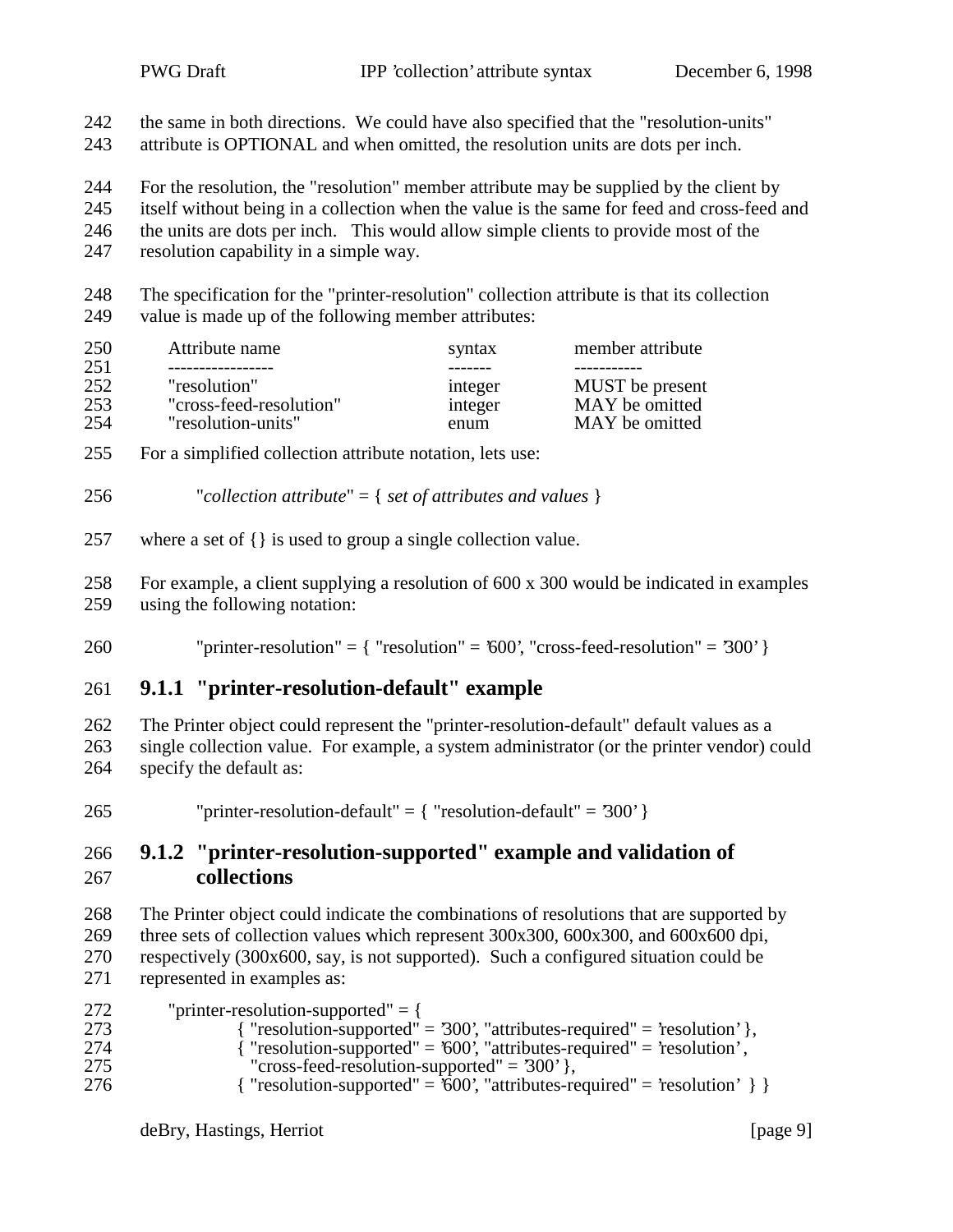Note: because there is no default indicated for "cross-feed-resolution", the default value

 is not fixed, but can be whatever the implementation wants, such as being the same as the value of the "resolution" supplied by the client.

 If an implementation supported all combinations of 300 and 600 DPI, then it could more simply represent "printer-resolution-supported" as a single valued collection with multiple-values for each member attribute. It could also indicate that the "resolution" member attribute MUST be present and that the default value for the "resolution-units"

attribute is 'dpi': what is default of cross-feed below?

| 285 | "printer-resolution-supported" $=$ {                |
|-----|-----------------------------------------------------|
| 286 | "resolution-supported" = $300'$ , $600'$ ,          |
| 287 | "cross-feed-resolution-supported" = $300$ ', '600', |
| 288 | "attributes-required" = $\text{resolution}$ "       |
| 289 | "resolution-units-default" = $dpi'$ }               |

# **9.2 Example b: "job-notify" Operation attribute**

 NOTE: The current proposal for notification does not use the collection mechanism [ipp- not]. This example just shows how we could use the collection attribute syntax, if it is necessary to be able to group events and methods, rather than saying that the mail method ignores most of the events, so that other methods can be specified in the same job subscription. Because the 'collection' attribute syntax is itself multi-valued, the member attributes do not need to be, thus simplifying the syntax However, the same recipient can be in more than one collection value, and the same event group can be in more than one collection value.

In order to allow a client to supply different event groups for different

recipients/methods, the requester must be able to supply one or more notification

collection values, where each collection value consists of one "notify-event" attribute and

one "notify-recipient" attribute. Additional registered or private attributes may be

included in the future. There might be a similar multi-valued "printer-notify" Printer

object collection attribute that is supplied by a new Subscribe operation, but is

independent of jobs. Both the "job-notify" and the "printer-notify" collection attributes

are MULTI-VALUED but contain attributes that themselves are only SINGLE-

VALUED.

 The "job-notify" Operation collection attribute would have collection values with the following syntax:

| 310 | Attribute name       | syntax        | member attribute |
|-----|----------------------|---------------|------------------|
| 311 | ----------------     |               |                  |
| 312 | "notify-event-group" | type2 keyword | MAY be omitted   |
| 313 | "notify-recipient"   | uri           | MUST be present  |

A Print-Job request could supply the collection attribute values in order to send

immediate 'job-error' events to Smith (himself) and e-mail 'job-completion' to Jones and

- White.
- "job-notify" = { "notify-event-group" =  $\text{'lob-errors'}$

deBry, Hastings, Herriot [page 10]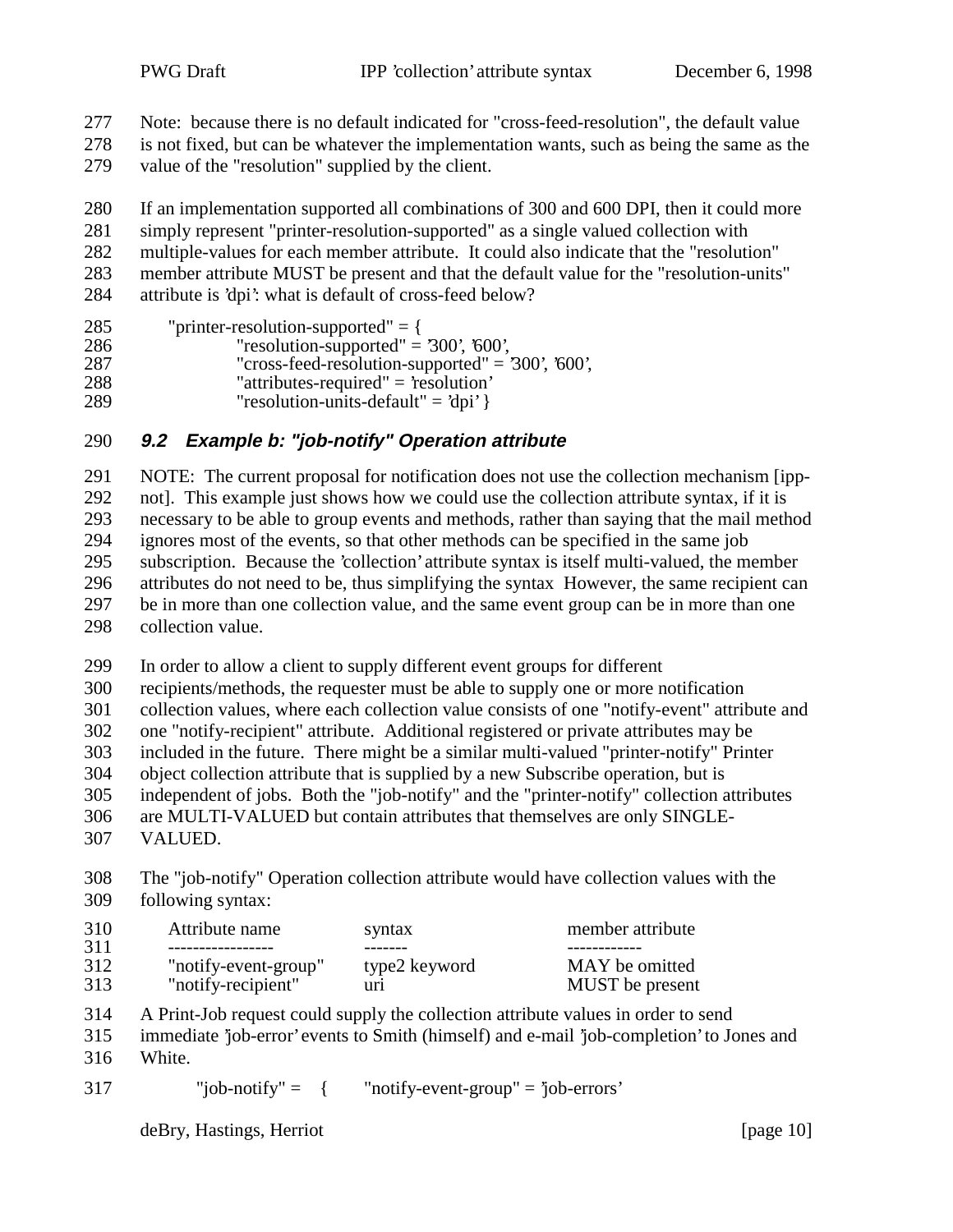| 318 | "notify-recipient" $=$                                              |
|-----|---------------------------------------------------------------------|
| 319 | "ipp-tcpip-socket:13.240.120.138/port=6000' },                      |
| 320 | "notify-event-group" = $job$ -completion'                           |
| 321 | "notify-recipient" = 'mailto:Jones' }                               |
| 322 | "notify-event-group" = $\ddot{\text{j}}$ ob-completion'             |
| 323 | "notify-recipient" = 'mailto: White' $\}$                           |
| 324 | The corresponding "job-notify-supported" might be:                  |
| 325 | "job-notify-supported" $=$ {                                        |
| 326 | "notify-event-group-supported" = $j$ ob-errors', $j$ ob-completion' |
|     |                                                                     |

- 327 "notify-recipient-supported" = 'mailto', 'ipp-tcpip-socket'<br>328 "notify-recipient-required" = 'true' } "notify-recipient-required" =  $true'$  }
- 

#### **9.3 Example c: Start page fields supplied by the end-user**

 As a third example of a collection, an attribute could represent the fields that the submitter wishes to be printed on the job-start page. The name of the attribute might be: "job-start-page-contents". The collection value might include: "job-name", "user-name", "job-comment", "account-name", "job-disposition", "job-delivery", etc. where the values of the attributes in the collection are printed after each attribute name on the job-start-page.

| 337 | Attribute name    | syntax         | in request |
|-----|-------------------|----------------|------------|
| 338 |                   |                |            |
| 339 | "job-name"        | name           | required   |
| 340 | "user-name"       | name           | required   |
| 341 | "job-comment"     | text           | optional   |
| 342 | "account-name"    | name           | optional   |
| 343 | "job-disposition" | keyword        | optional   |
| 344 | "job-delivery"    | 1setOf keyword | optional   |

#### **9.4 Example d: Postal mailing address**

 As a final example of a collection, an attribute could represent a postal mailing address for the output. The name of the attribute might be "postal-mail-disposition" and it would be multi-valued, i.e., 1setOf collection. The collection attribute might have the following specification and support requirements if the "postal-mail-disposition" collection attribute is supported at all:

| 351 | Attribute name       | syntax      | in request | IPP object support |
|-----|----------------------|-------------|------------|--------------------|
| 352 |                      |             |            |                    |
| 353 | "addressee-name"     | text        | required   | <b>REQUIRED</b>    |
| 354 | "company-name"       | text        | optional   | <b>OPTIONAL</b>    |
| 355 | "internal-mail-stop" | text        | optional   | <b>OPTIONAL</b>    |
| 356 | "apartment-number    | text        | optional   | <b>REQUIRED</b>    |
| 357 | "street-address"     | text        | required   | <b>REQUIRED</b>    |
| 358 | "city-or-town        | text        | required   | <b>REQUIRED</b>    |
| 359 | "state"              | text        | required   | <b>REQUIRED</b>    |
| 360 | "postal-zone"        | text        | required   | <b>REQUIRED</b>    |
| 361 | "country"            | text        | optional   | <b>OPTIONAL</b>    |
| 362 | "phone-numbers"      | 1setOf text | optional   | <b>OPTIONAL</b>    |
|     |                      |             |            |                    |

deBry, Hastings, Herriot [page 11]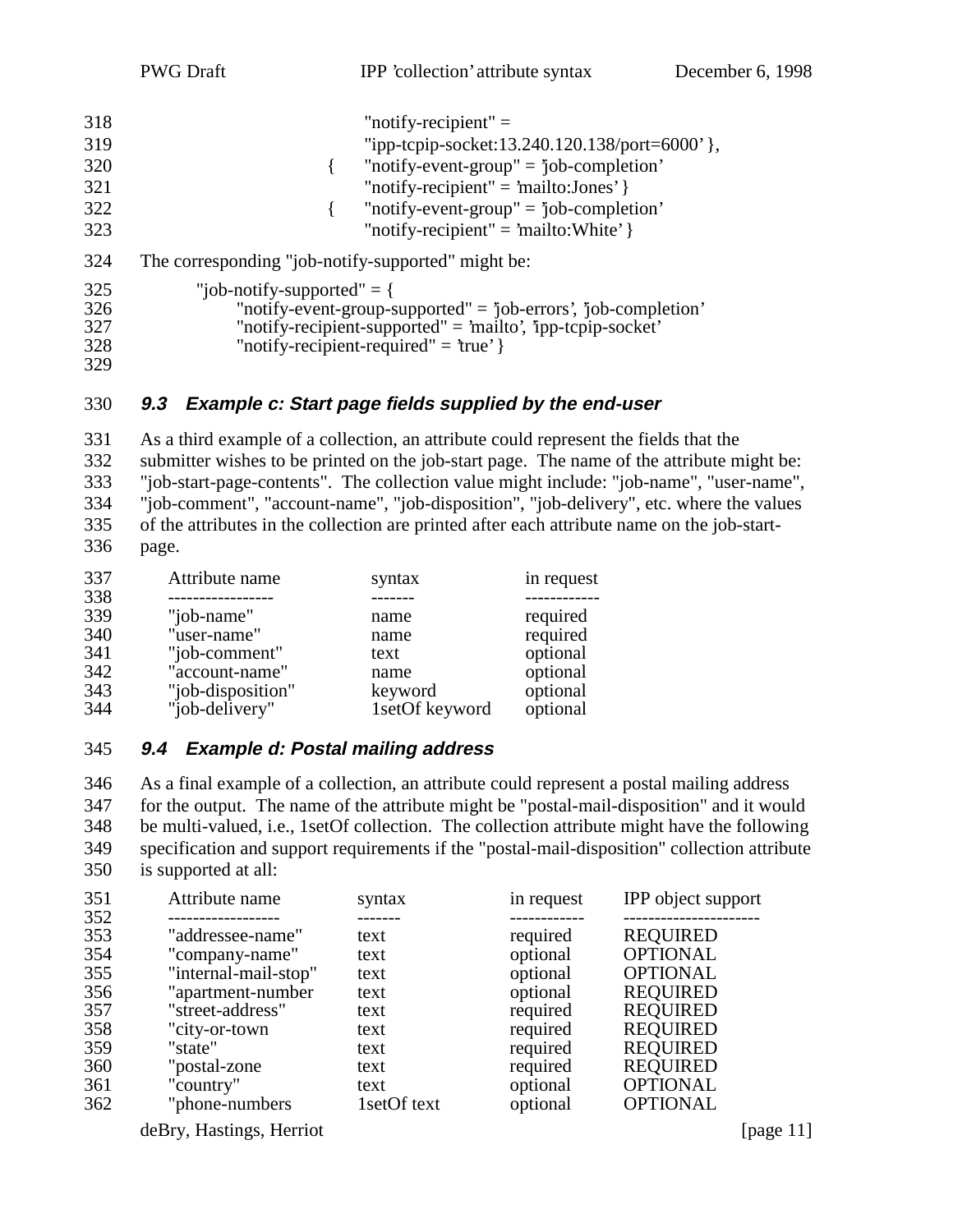#### **10 APPENDIX B: Rejected alternatives for a collection mechanism**

 This section lists the alternatives we considered for adding a new attribute syntax to represent a collection value.

1. Have a limit of 1023 octets for a collection value

 Reason for rejection: For some uses of collection, it may be desirable to be able to supply more than 1023 octets worth of value. There is no need to limit the size of a collection. For those implementations that do support the 'collection' attribute syntax, they will parse each member attribute separately anyway, so that there is no need of a size limit on the collection value as a whole.

For those implementations that do not support the 'collection' attribute syntax, it is

straightforward for an implementation to skip over arbitrary-sized (greater than 1023

octets) values. When returning unsupported attributes, only the out-of-band 'unsupported'

value is returned in the Unsupported Attributes group, not the supplied value. Rejection

of large (greater than 1023 octets) unsupported data types with unsupported attributes

should be tested for in the next interoperability test session.

For those implementations that support an attribute, but do not support the 'collection'

attribute syntax on that attribute need only return the first 1023 octets. Rejection of

'collection' attribute syntax on a supported attribute needs to be tested for in the next

interoperability test session, including one with a value greater than 1023 octets.

- 2. Have a limit somewhat greater than 1023 octets, say, 2047 octets.
- Reason for rejection: See above.
- 3. Have a 1023 octet max length, continueCollection as a second attribute syntax and endCollection so that dictionaries can nest.
- Reason for rejection: More complexity.
- 4. Have a 1023 octet max length but allow repeated instances of an attribute to append additional collection values.
- Reason for rejection: Not the current procedure for duplicate attributes; the IPP Object is to return an error. See [ipp-mod] section 14.1.4.1.
- 5. Add a new group tag to represent a collection value somehow. Groups do NOT have lengths and existing parsers are supposed to ignore group tags they don't understand.
- Reason for rejection: Not completely compatible with existing parsers.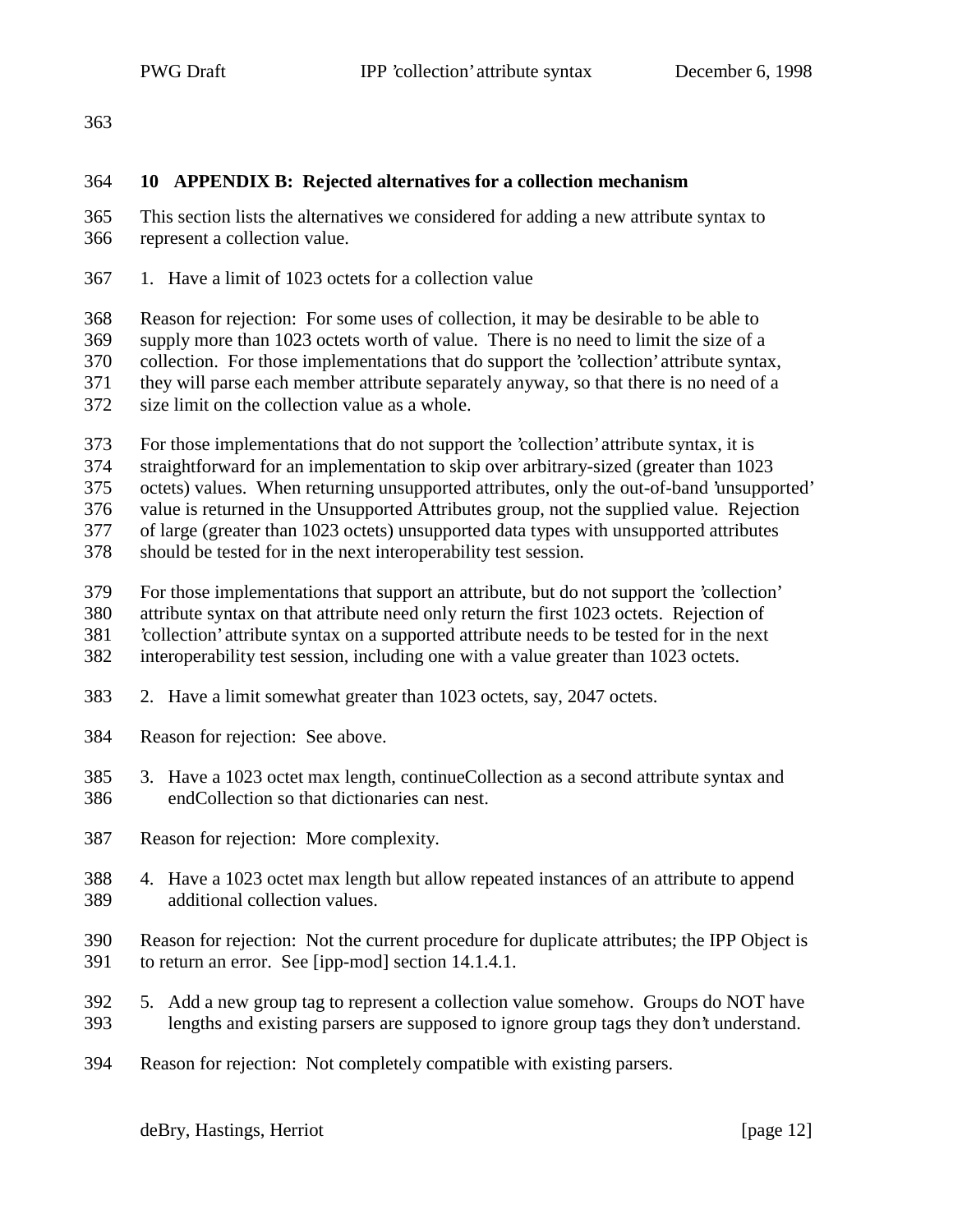- 6. Add an out-of-band value that indicates that this attribute was the beginning of a collection and add an attribute that marked the end of the collection value.
- Reason for rejection: Not completely compatible with existing parsers. Existing parser would try to interpret the contents of the collection as regular attributes.
- 7. Extend the attribute naming mechanism to include a collection name and a collection index for use with multi-valued dictionaries. Use the colon (":") to separate
- component names. Thus if foo is a set of dictionaries, then "foo:1:x" is the name that
- 402 accesses field x of the  $2<sup>nd</sup>$  collection of attribute foo (indexing is 0 based). Leaving
- off the syntax after either colon, is interpreted as a wild card meaning all values with the prefix up to the colon.
- Reason for rejection: Changing the naming is more of a change than is necessary with the current proposal, which simply adds an attribute syntax.
- 8. Use the semantics of parallel multi-valued attributes that we have in IPP/1.0, such as we already have for the "printer-uri-supported" and "uri-security-supported" Printer attributes, in order to achieve the effect of multi-valued dictionaries containing single
- values attributes. In order to represent the effect of a collection which contains
- attributes that are multi-valued, we only need to introduce the model semantics of:
- 1setOf 1setOf X as an attribute syntax.
- Reason for rejection: Implementation experience with DPA [ISO-10175] parallel
- attributes has shown that it is too difficult for clients and servers to deal with parallel
- values. It is much better if the values in a collection value are all bound together. Also
- what if the number of values isn't the same in the parallel attributes?
- 9. Add a numeric instance number to the end of parallel attributes, i.e., "notify-method-supported-1".
- Reason for rejection: Parallel attributes have proven as problematic in DPA
- implementations (see previous reason). Also we don't need the capability to be able to
- address a particular instance of a particular collection value.
- 422 10. Define the collection as a subtype and set of values each containing a syntax type, a length and a value.
- The subtype is an integer whose value is a registered subtype. The subtype specifies the
- order of values and the semantics and syntax type of each value. A value is omitted with
- a special out-of-band value called "omitted-value". Values that are sets of values are
- represented by a collection value whose subtype is "setOf".
- Disadvantages: attributes with more than one value must be nested in a "setOf" collection and the sender must compute the length. Omitted attributes take up space, even when omitted.
- Advantages: this solution is more compact. Collections intended for different uses are easily identified by their subtype. Otherwise, the "signature" of a collection is its member